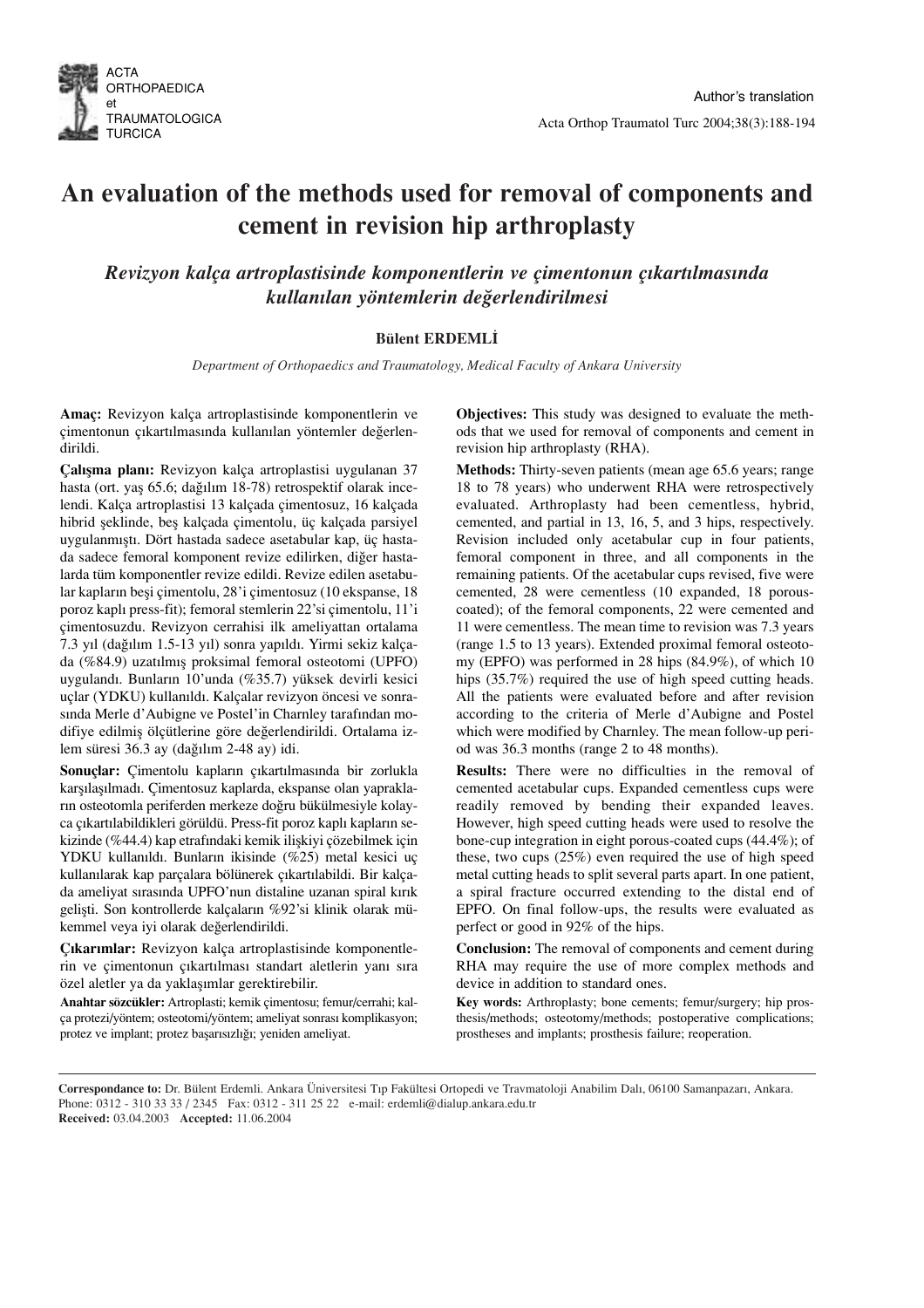The primary hip arthoplasty is widely used almost in all hospitals in our country, and consequently the number of patients requiring revision hip arthroplasty is gradually increasing. The revision surgery has different characteristics than the primary surgery. It consists of several alternatives ranging from the approach on hip joint to the type of prosthesis, even to the type of graft to be used.  $[1]$  There are enhanced approaches like extended proximal femoral osteotomy (EPFO) as well as tools like simple plain and curved osteotomes, Gigli wires, thin and long T-, V-shaped osteotomes, hooks, high speed cutting heads (HSCHs) and instead of ultrasonic cement tool removers.<sup>[1-9]</sup> It is hard to achieve a successful total hip prosthesis revision surgery without using the efficient number of tools. And, given the circumstances in our country, it is essential to perform as much atraumatic as possible in order to succeed in revision surgery.

In this study, we evaluated the methods that we used to remove the components and cement in revision hip surgery.

## Patients and method

We retrospectively evaluated 37 patients (mean age 65.6 years; range 18 to 78 years) who underwent revision hip arthroplasty for different reasons between December 1998 and December 2002. The hip arthroplasty was cementless in 13 hips; hybrid in 16 hips; cemented in five hips; and partial in three hips. Revision included only acetabular cup in four patients, only femoral component in three patients, and all components in the remaining patients. Of the revised acetabular cups, five were cemented, and 28 were cementless while of femoral stems, 22 were cemented and 11 were cementless.

Revision surgery took place at mean 7.3 years (range 1.5 to 13 years) after the first surgery. EPFO was carried out in twenty-eight hips. The final point of the osteotomy was extended instead of the distal end of the prosthesis for each patient.

The osteotomy area was fixed using circlage wire, screw and circlage wire and locked cable systems in seven, two and nineteen hips, respectively. The hips were evaluated before and after the revision according to the criteria of Merle d'Aubigne and Postel as modified by Charnley. [10] Presence of any complications was radiographically examined in the osteotomy area. The mean follow up period was 36.3 months (range 2 to 48 months).

### Results

The causes of revision were aseptic loosening, infection, and acetabular component position and consequent corrosion in the polyethylene component in 22, 11 and 4 cases, respectively. No difficulty was experienced in the removal of cemented acetabular cups (n=5).

Ten (n=28) of the cementless acetabular cups were expanded while 18 were porous coated pressfit. No special tool was required in the removal of the expanded type of cups; it was easy to remove them by bending the expanded leaves toward the center from the periphery by means of an osteotome. HSCH was used in order to resolve the



Figure 1. (a) The status of the revised cementless cup after cutting it like a slice of cake using a high-speed metal cutting head. (b) An osseous ingrowth from the host bone toward the cup is evident on the back surface of the cup. If such a cup were to be removed by force, the damage to the host bone would be much greater.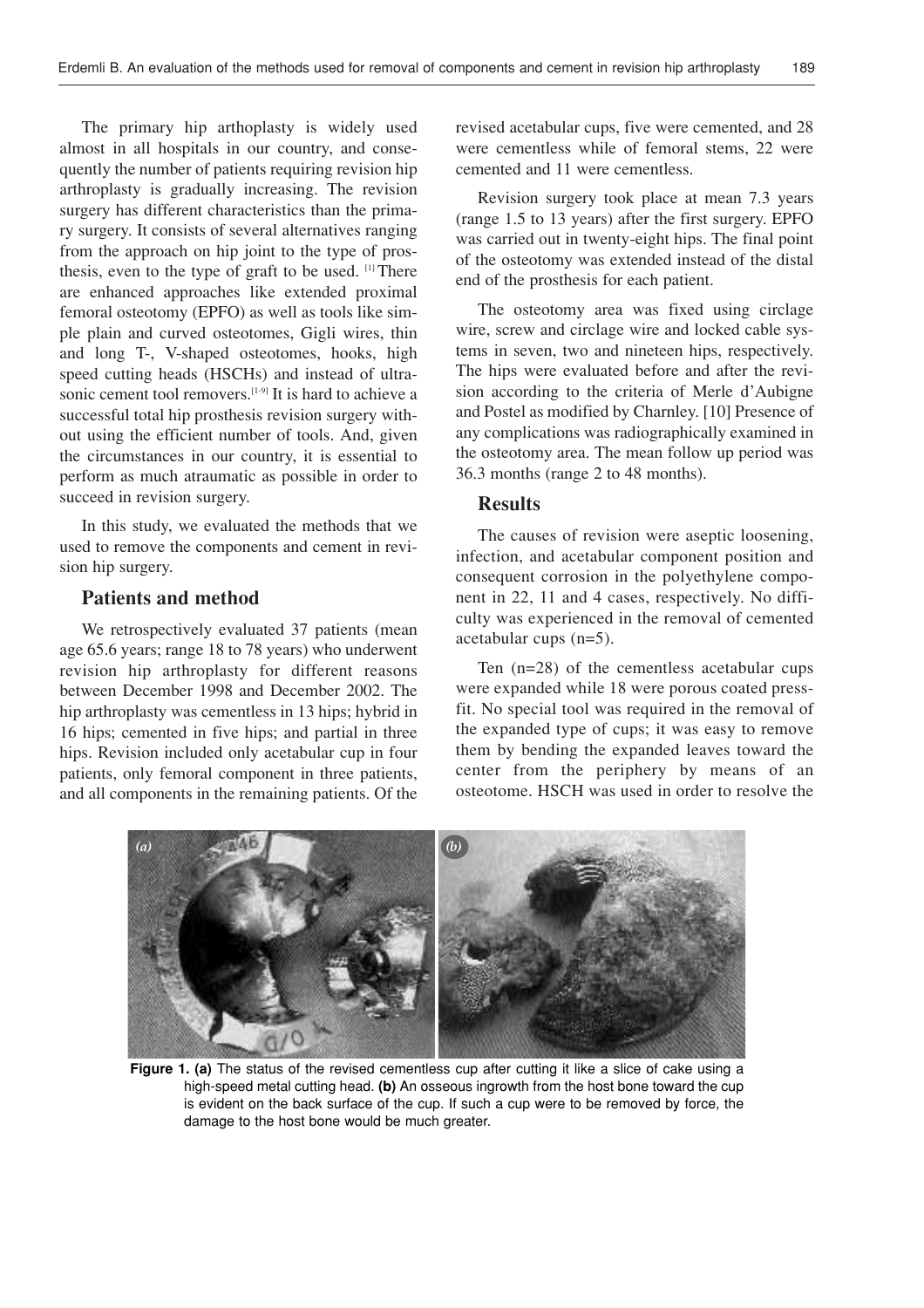bone ingrowth around the cup in eight (44.4%) of the porous coated press-fit cups, where in two of these cases high speed metal cutting heads were used due to the overgrowth on the porous surface of the bone (mean osseous ingrowth 40%; range 20 to 55%), and the cup was removed after splitting the parts. In one of these two cases, a quarter part of the cup was cut and the rest was removed by osteotome and loosening with high-speed heads (Figure 1a, b) while in the other case, the cup was removed after cutting it into seven pieces using a high-speed metal cutting head (Figure 2a, b).

In order to remove the revised 33 femoral components (22 cemented, 11 cementless), 28 underwent EPFO (84.9%) (Figure 3a, b). The osteotomy levels were extended up to the distal end of the prosthesis. The components and cements were removed after the osteotomy by using simple osteotomes, curettes and Gigli wires. However, 10 hips (35.7%) (7 cemented, 3 cementless) also required use of HSCH. A spiral fracture extending 5 cm distal of the osteotomy developed in one of the hips due to the failure to resolve the osseous interface efficiently during the removal of the cementless femoral component following the osteotomy.

According to the criteria of Merle d' Aubigne and Postel as modified by Charnley, the preoperative and postoperative mean scores were 3.7 and 5.6 for mobilization, 3.18 and 5.3 for walking and 2.6 and 5.0 for pain, respectively.

92% of the patients were found to be clinically excellent or good at the end of the follow-up period. The radiographical controls revealed that the osteotomy area was joined in a mean period of three months (range 2 to 4 months). In spite of the use of various fixation methods, non-union was experienced in none of the cases. The case with fracture development was also joined without any problem. No neural damage or heterotopic ossification was observed in any of the cases.

### **Discussion**

One of the most important factors underlying the success in total hip prosthesis revision surgery is the

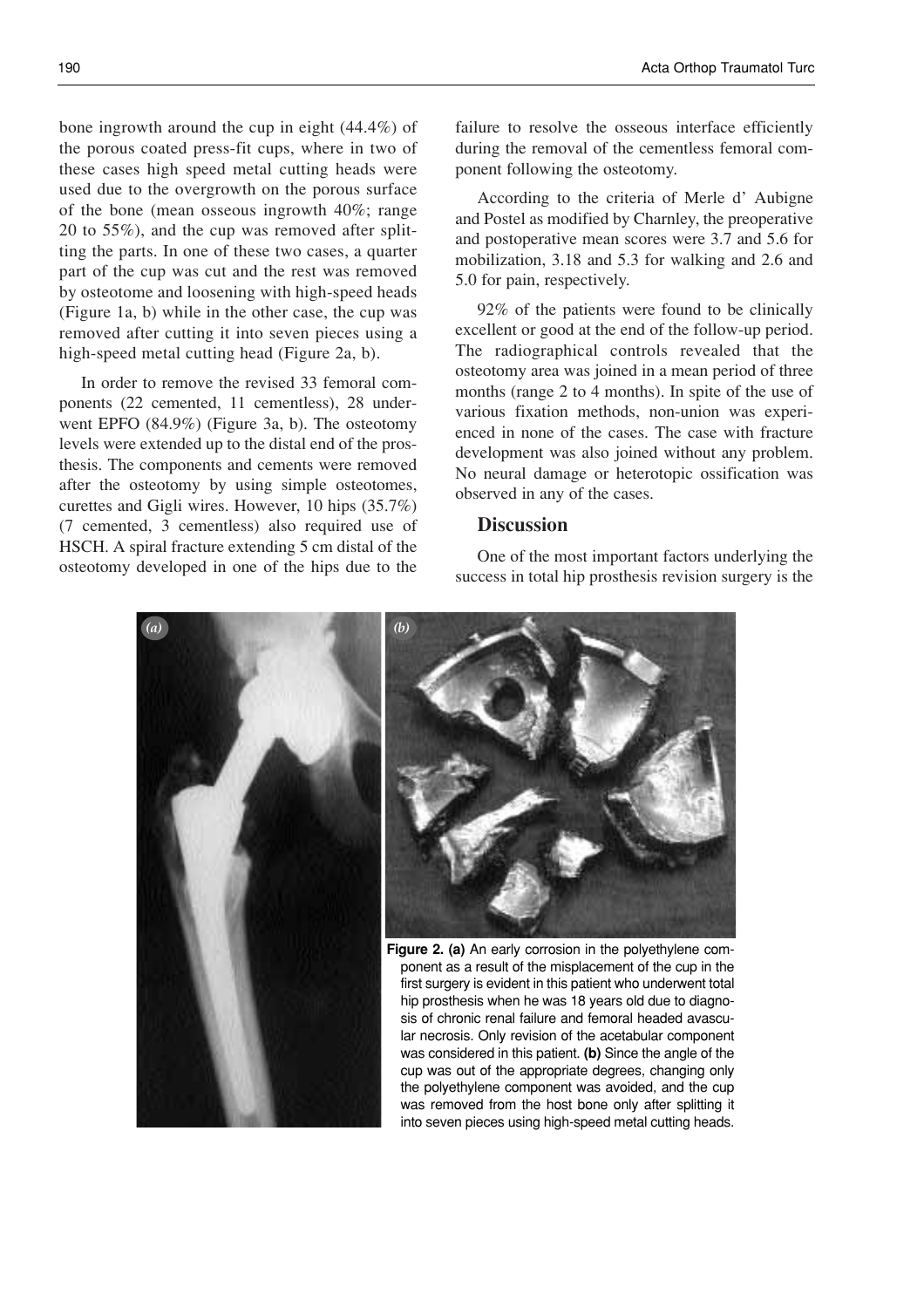use of the least traumatic method for the removal of prostheses and cements installed during the operation. The intention here is to prevent an atmosphere, which would disrupt the fixation of new components. [1,4]

The preoperative planning is as much important as the technique to be used for the removal of component or cement. A cup with cementless screw should be evaluated by views taken from several angles before the operation. The presence of broken screws can be previously detected in such cases (Figure 4). An intense evaluation of the bone integration requires availability of high-speed, even metal cutting, heads. In the femoral part, the projection of the lower part of the prostheses before the surgery, the presence of a mediator and stopper, and the evaluation of how far the cement extends will determine the length of osteotomy.

The removal of the polyethylene component of the cup is usually not difficult in the revision hip surgery, and it is the easiest stage of the revision. The essential idea here is to destroy the locking mechanism of the polyethylene component. The least traumatic way to do this is to drill into the polyethylene slightly off center with a 3.2 mm drill, and then inserting a 4.5 mm cortical screw of 30-34 mm long. <sup>[1]</sup> As the screw is driven deeper, it will detach from the polyethylene component since it's locking mechanism has been damaged. If only the polyethylene component is changed and the metal component would be maintained, then great care is needed to protect the locking elements of the metal component; otherwise, inserting the new polyethylene into the cup and its locking would be problematic.

The target while removing the all-polyethylene, i.e. cemented cups should be to disrupt the cementbone interface.<sup>[1,4]</sup> At first, the cup is removed, disrupting the distance between the prosthesis and cement. Then, the cement should be cleared by curved osteotomes, curettes or HSCH. We easily removed the cemented cups in our study. No tools other than osteotome or curette were needed during the removal since there were aseptic loosening and migration in all cups.



Figure 3. (a) Extensive osteolysis developed in the cemented femoral stem during the early postoperative period. (b) Only the patient for whom revision for femoral component was considered underwent extended trochanteric osteotomy. Long stem prosthesis was placed by removing all cements and the stopper from the channel.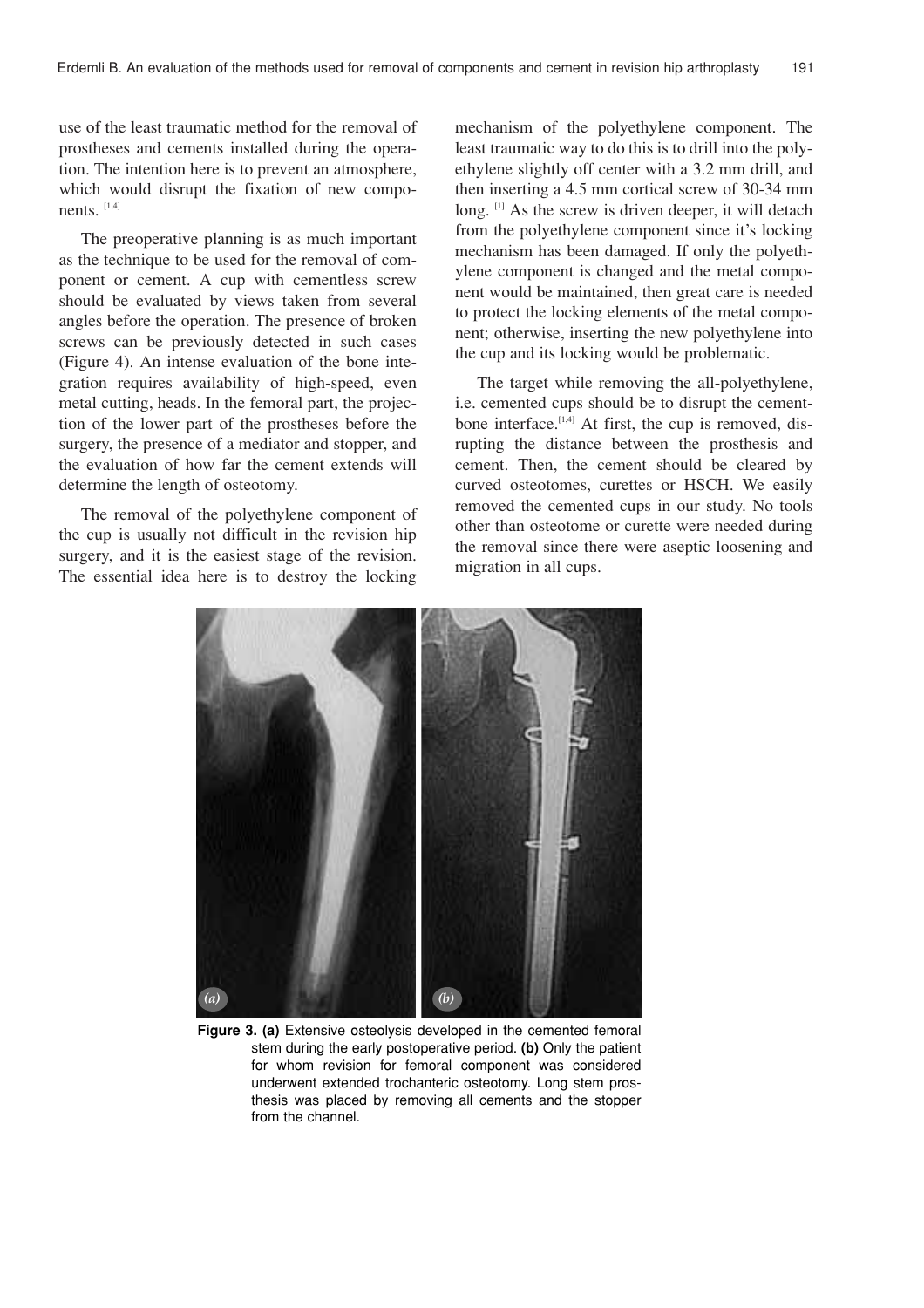The removal of cementless acetabular cups is very difficult. At first, the metal cup must be entirely exposed. The osteotomes and curettes that are used routinely may not be sufficient to resolve the bone integration toward the surface of the cup. The major problem here is the emergence of a severe loss in the structure of the host bone if the bone-prosthesis interface is not well resolved. [4] Therefore, the bone integration around the cup should be roundly loosened by metal tip cutters fitted into high-speed powers. Following the loosening, the cup should be removed by applying strength in the axial direction if it has its own insertion system. If the bone integration toward the surface of the cup is high then the cup should be removed by cutting it with metal cutting tips in order to avoid severe bone damage. We experienced no difficulty in the removal of the



Figure 4. The preoperative planning has its own hints. Even detection of a broken screw will contribute to the determination of tools that may be required during the operation and building a strategy.

revised cementless cups, particularly the expanded ones, which resulted from the loose bone integration particularly on the cup and consequent aseptic loosening.

However, two of the porous coated cementless cups were removed only by cutting, where in one of them the cup was removed by cutting the area between the holes of the cup like cake slices; and in the other only after by splitting it into seven pieces. Consequently, HSCH was needed in almost 44% of the porous coated acetabular cups as apposed to metal cutting tips in 10%.

The interface between prosthesis-cement and cement-bone should be loosened during the removal of the cemented femoral stems, which is usually easier, particularly in the trochanteric area, whereas it is both challenging and insufficient to perform this procedure in the far distal, even in the area where the stopper is. Although there are several studies indicating that the revision can be performed without removing the cement mantle [5,6], it should not be preferred except in occasional cases. For the removal of cement mantle, osteotomes, curettes, hooks, ultrasonic tools and HCSH are used.<sup>[7,8,11]</sup> However, most of them, e.g. ultrasonic tools, are not available under the present circumstances in our country. And high-speed cutting tips are only used in



Figure 5. This figure shows entirely removed cement pile during the removal of a cemented stem, which is in fact very rare.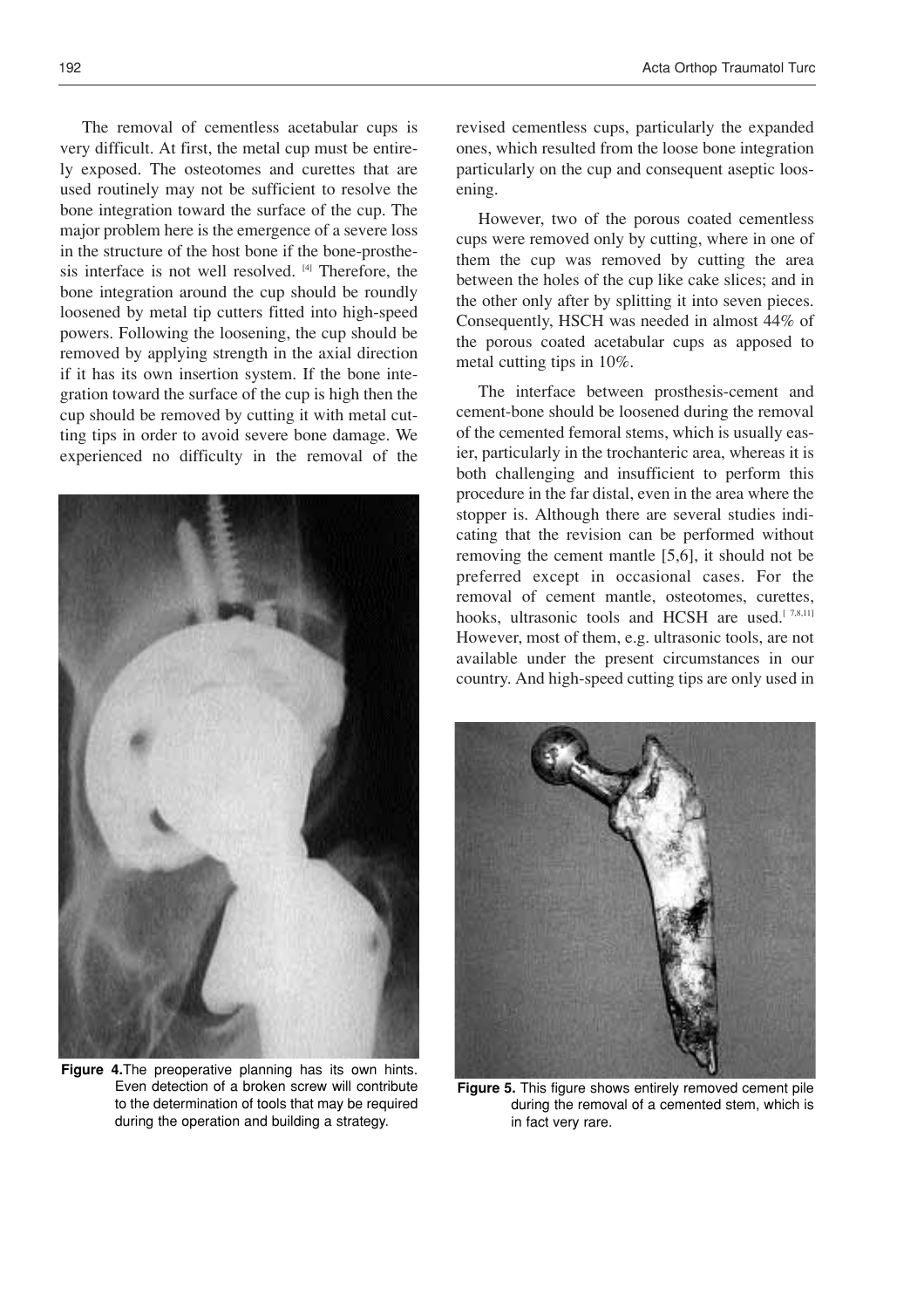a number of centers due to their high costs. Special osteotomes and hooks designed for cement removal are not available in many hospitals. In cases where the cement-bone interface was completely damaged, the entire cement can be removed as a pile while removing the prosthesis as it was seen in one of our cases (Figure 5). However, even though most of the time the prosthesis is removed with a little cement, most of it remains inside the channel. The most effective method is to perform EPFO and check the whole channel in order to clear the cement, neocortex and debris successfully.[4,12] The distal level of the osteotomy should be determined before the operation. Especially when we assume that the mediator and stopper have been used in most of the cemented stems in the last decade in our country, it appears that the level of osteotomy should extend at least 1- 2 cm distal end of the prosthesis. Following the osteotomy, the prosthesis is usually removed by disrupting the prosthesis-cement interface by simple osteotomes. If the osteotomy level is within the proximal of the stopper, the stopper is drilled and removed by driving a corkscrew or grooved Schanz screw. In some situations, even enhanced approaches like EPFO are insufficient to completely clear the cement from the bone, and high-speed tips are used. In our study, in order to remove the 33 revised femoral components, we used EPHO in 28 cases, where for 10 of these HSCH was used (7 cemented, 3 cementless stem). So, approximately 10% of the osteotomy cases required the use of special tools.

Extended proximal femoral osteotomy has no impact on the postoperative clinical and radiographic results of the hip joint.  $[4,12]$  In a study using the above mentioned method, it has been reported that no non-union, malunion or migration was observed, but fracture in the fragment only in four cases who underwent osteotomy in the revision of 142 cases.<sup>[4]</sup> Togrul et al.[12] reported that they didn't experience any non-union problem during the follow-up period of mean 14 months for the 24 hip revision on which they had performed extended trochanteric osteotomy; and that this method should be preferred for shortening the operation time as well as providing an excellent view. Two or three circlage wires or a locked cable system are enough for the fixation.<sup>[9]</sup> Osteotomy, being a kind of musculoosseous flap, increases the potential of the union.[9] No complication was observed during the follow-up of 28 hips on which we had performed osteotomy; the union occurred at mean three months. The osteotomy didn't have a negative influence on the postoperative rehabilitation program of the patients or the clinical results.

The removal of cementless femoral components is more difficult than the cemented component. Since the amount of bone ingrowth is going to change depending on the geometry of the stem and the quantity of the porous coating used. The removal strategies will be distinctive too. $[1, 4]$  If there is loosening in all areas, the prosthesis should be removed by pulling the axial from the proximal. But, if there exits bone integration, then special tools would be needed. Particularly following the EPFO, osseous ingrowth should be disrupted with the help of HSCH. The length of osteotomy may not be extended until the distal end of the prosthesis. The level of osteotomy can be kept shorter due to metaphyseal surface characteristics in most of the cementless stem or a window can be opened.<sup>[2,8,9]</sup> The osseous ingrowth can be disrupted with the help of a Gigli wire or high-speed tip looking like a nib. If a femoral component, which is entirely porous coated and particularly well fixed in the distal is removed, then the stem should be cut by metal cutting tips and the component in the far distal should be removed by special tools. [8]

In our study, 28.5% of the all revised cementless acetabular cups (44.4% of the cementless porous cups) required HSCH while 84.9% of the femoral stems required EPFO, and 35.7% of these stems required HSCH. 70% of such cases had cemented stem. The revision surgery is always unpredictable; for the removal of a component which is considered to be easily removed, various and complex tools may be required. The main principle is to use the least traumatic and most effective method.

#### References

- 1. Hozack WJ. Component and cement removal. In: Steinberg ME, Garino JP, editors. Revision total hip arthroplasty. Philadelphia: Lippincott Williams & Wilkins; 1999. p. 193- 207.
- 2. Klein AH, Rubash HE. Femoral windows in revision total hip arthroplasty. Clin Orthop 1993;(291):164-70.
- 3. Sydney SV, Mallory TH. Controlled perforation. A safe method of cement removal from the femoral canal. Clin Orthop 1990;(253):168-72.